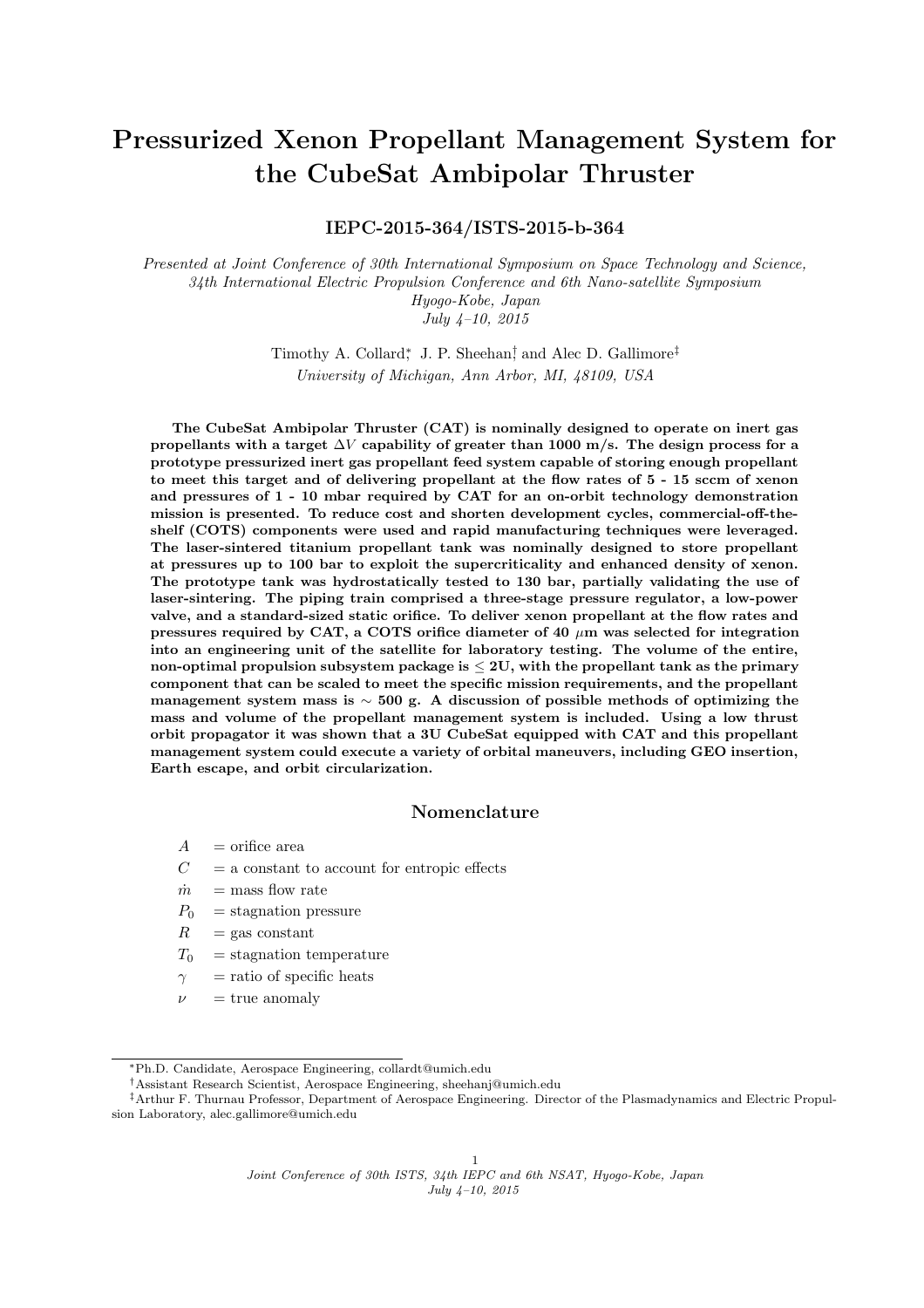# I. Introduction

Due to standardization, modularization, and shared launch costs the CubeSat architecture, based on multiples or fractions of a cube with 10 cm sides (one 10 cm cube is 1U), has reduced costs and accelerated mission development cycles. These advantages have made CubeSats attractive options to both commercial and scientific groups that are interested in a wide range of missions types, from imaging to satellite health monitoring to space weather. Many of these missions require a level of satellite maneuverability and, therefore, a propulsion system. The exact  $\Delta V$  requirements are mission dependent, but can range from less than 10 m/s to over 1000 m/s. As the interest in CubeSats has increased, a variety of chemical and electric propulsion systems have been developed, capable of  $\Delta V$ s in the 100s of m/s.<sup>[1–16](#page-9-0)</sup>

If the  $\Delta V$  capabilities of CubeSat propulsion systems can be pushed above 1000 m/s, then mission and launch flexibilities will drastically increase. CubeSats would no longer be confined to their injection orbits, but could maneuver into geostationary, polar, or highly elliptical orbits. Other missions include Earth escape for deep space exploration, lunar capture from a trans-lunar trajectory (requiring  $\Delta V$  between 700 and 1500  $m/s$  depending on final orbit<sup>[17](#page-9-0)</sup>), and orbit plane changes. Other possibilities include long-lived low altitude orbits, cluster formation flying, and the deployment of network meshes from a single launch vehicle. The CubeSat Ambipolar Thruster (CAT) is designed to bridge this technological gap.[18](#page-9-0)

The CubeSat Ambipolar Thruster is an electrodeless, permanent magnet, helicon thruster specifically designed for the constraints of a nanosatellite. The thruster operates by coupling RF power to a plasma via a helical half-twist antenna. Due to their higher mobility the electrons leave the thruster along the field lines of the magnetic nozzle created by the permanent magnets. This charge separation establishes an electric field that then accelerates the ions. When operated on xenon flow rates of  $5 - 15$  sccm and power  $\leq 5$  W the expected thrust,  $I_{sp}$ , and efficiency are  $\sim 1$  mN, up to 800 s, and  $\sim 20\%$ , respectively.<sup>[18](#page-9-0)</sup> This high specific impulse allow  $\Delta V$ s in excess of 1000 m/s to be obtained with as little as 500 g of propellant for a 5 kg, 3U CubeSat.

Xenon is an attractive propellant for CAT because of its high mass, low ionization potential, and unreactive nature. However, to store propellant mass sufficient to provide  $\Delta V \ge 1000$  m/s within the CubeSat envelope xenon must be stored in pressurized tanks. To advance the development of CAT an on-orbit technology demonstration mission involving operation of CAT and the execution of maneuvers useful for future missions (spiral, orbit inclination changes, etc.) is planned. The pressurized xenon propellant management system described in this paper was designed for this CAT technology demonstration mission.

### II. System Requirements

Nominally, CAT was designed to operate on a wide range of propellants, but xenon will be used for the technology demonstration mission. Xenon is the propellant of choice due to its high mass (131.3 AMU), low ionization potential (12.1 eV), and widespread use within the electric propulsion community. For the technology demonstration mission CAT is designed to integrate into a 3U CubeSat. Based on this spacecraft size the entire propulsion subsystem was required to fit into a 2U envelope. For a 5 kg, 3U CubeSat if the bus is ∼ 2 kg, the CAT thruster is ∼ 0.5 kg, the propellant mass is ∼ 1 kg, and the mass reserved for the payload is ∼ 1 kg the remaining 500 g is the maximum propellant management system dry mass. In keeping with the spirit of the CubeSat architecture, an additional design constraint of minimizing the cost of the feed system was imposed.

The propellant feed system must also be able to supply CAT with propellant at the correct conditions. To efficiently couple RF power to the plasma CAT requires the neutral propellant pressure to be 1 - 10 mbar, and, depending on the deposited power level, propellant mass flow rates of up to  $15$  sccm.<sup>[18](#page-9-0)</sup> These propellant feed system requirements are summarized in Table 1.

Table 1: A summary of the propellant feed system requirements for a 3U mission with an integrated CAT.

| System Requirements |              | Performance Requirements                                                |                 |
|---------------------|--------------|-------------------------------------------------------------------------|-----------------|
| Envelope            | < 2U         |                                                                         | $\geq 1000$ m/s |
| Dry Mass            | $\leq$ 500 g | Outlet Pressure: $% \left\vert \left( \mathcal{A}\right) \right\rangle$ | $1-10$ mbar     |
|                     |              | Flow Rates, Xe:                                                         | $5-15$ sccm     |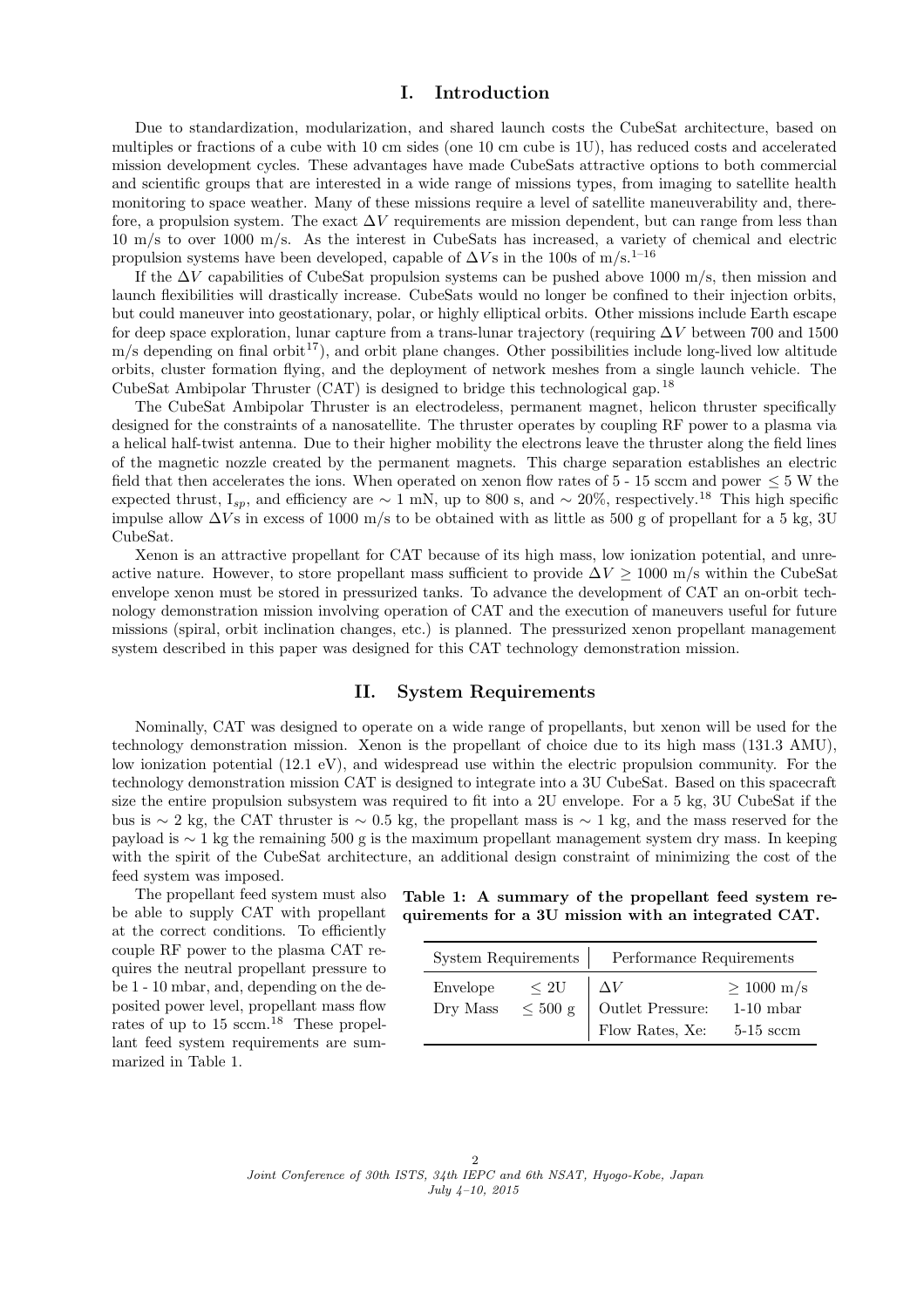#### A. Propellant Tank Design

To size the propellant tank the ideal rocket equation was used, assuming a total spacecraft mass of 5 kg. This simple formulation captured the interplay between the propellant pressure, propellant tank volume, and the expected specific impulse ranges of CAT.[18](#page-9-0) An advantage of using xenon is that it has a low critical pressure of  $58.4 \text{ bar.}^{19}$  $58.4 \text{ bar.}^{19}$  $58.4 \text{ bar.}^{19}$  As shown in Fig. 1, at pressures higher than this critical value xenon transitions to a supercritical fluid, accompanied by a sharp increase in the density over a small pressure range. This increased density allows for the storage of more propellant mass in the same tank volume with a small increase in pressure. By varying the specific impulse, propellant pressure, and propellant volume the applicable design space can be visualized as Fig. 2. For example, doubling the tank pressure from 40 bar to 80 bar increases the available  $\Delta V$  by 550%.



Figure 1: The density of xenon as a function of pressure, as reported by  $NIST.<sup>19</sup>$  $NIST.<sup>19</sup>$  $NIST.<sup>19</sup>$  The dashed line indicates the pressure at which xenon goes supercritical.



Figure 2: The  $\Delta V$  provided to a representative CubeSat as a function of thruster specific impulse and xenon propellant tank pressure (left) and volume (right). The results in the left figure use a tank volume of 0.39 L and in the right figure use a tank pressure of 80 bar.

To begin to capture the benefit of using xenon the propellant must be stored at pressures above the critical pressure, as shown in Figs. 1 and 2. While the technology demonstration mission propellant management system requirements are yet to be determined a nominal tank pressure of 100 bar was selected for the propellant tank prototype. This pressure was chosen to capture the full density increase and to add margin to the anticipated propellant pressure required to meet the mission objectives.

Due to the overall system mass constraints and the pressure selection a prototype spherical titanium propellant tank was designed, with an OD of 9.5 cm and a wall thickness of 2 mm. The rapid manufacturing technique of laser-sintering titanium was chosen to accelerate the development cycle and to reduce costs. Prior to manufacturing the tank was modeled using finite element software, as shown in Fig. [3,](#page-3-0) to ensure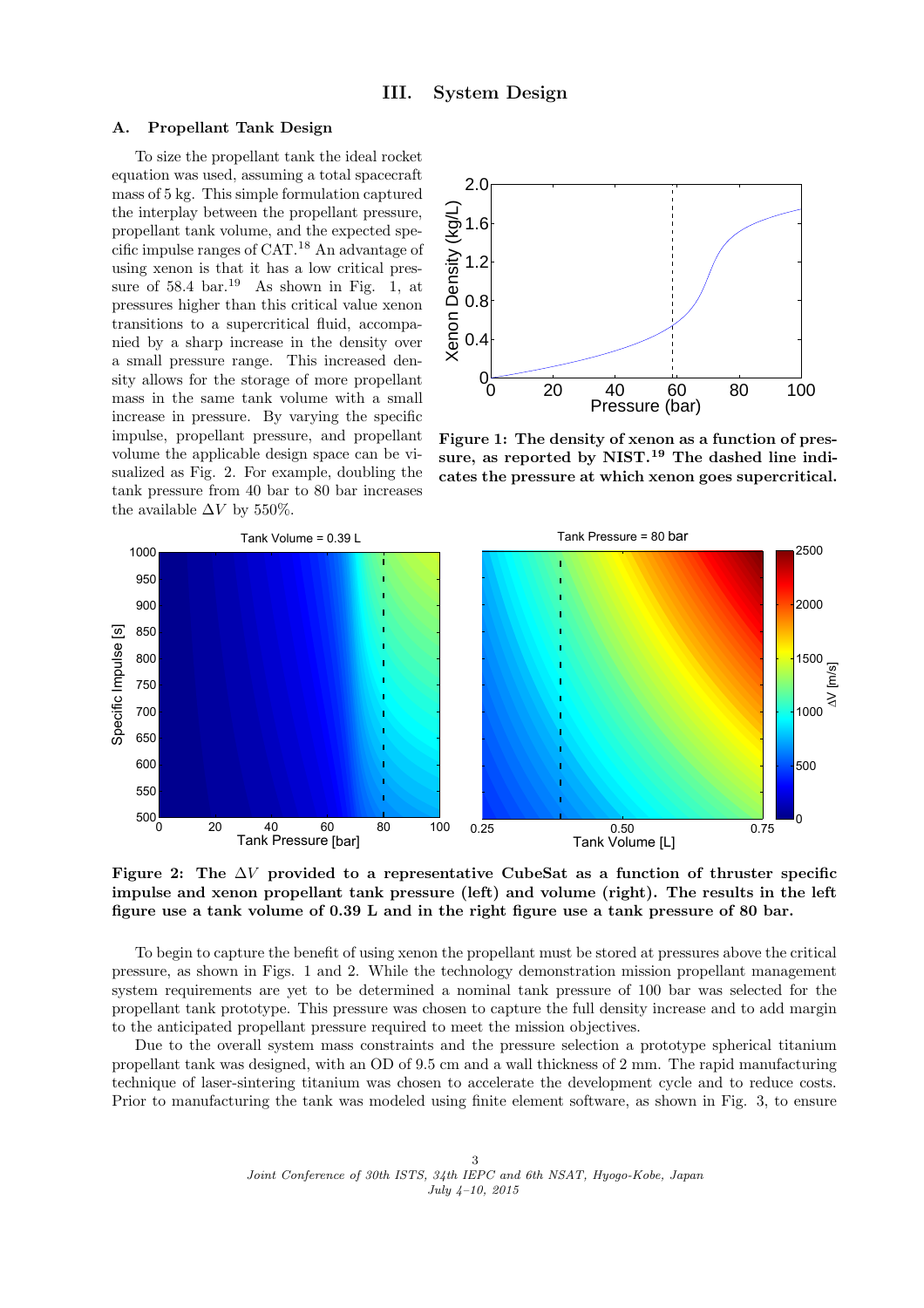<span id="page-3-0"></span>that a minimum factor of safety of 2 was met. This factor of safety is the minimum for pressure vessels aboard Exploratory Mission 1, which is similar to the technology demonstration mission launch vehicle. [20](#page-9-0) To account for defects due to the laser-sintering process a larger factor of safety is desirable. In this prototype design a factor of safety of 3.8 was obtained, with the minimum occurring at the joint between the tube stub and the tank due to stress concentrations. To alleviate this issue a fillet was incorporated, prior to manufacturing, thereby increasing the effective factor of safety to 5. A drawback of using titanium is that it does not readily burn up upon reentry, so reentry simulations of the final flight version of the propellant tank will need to be conducted to ensure the spacecraft poses no safety risk.



Figure 3: The a) finite element mesh and b) resulting stress factor of safety for the titanium tank with an internal pressure of 100 bar. The red arrow indicates where the minimum factor of safety was encountered.

## B. Piping Train Design

To satisfy the remaining feed system requirements a series of flow elements must reduce the tank pressure to the acceptable outlet pressure range of 1 - 10 mbar and be able to deliver propellant mass flow rates of 5 - 15 sccm. Additionally, the power required to operate the system must be minimal, and the volume and mass must be minimized.

To provide repeatable CAT operation the delivered propellant pressure must be kept constant, even as the pressure within the tank decreases as propellant is consumed. To achieve this a manually adjustable COTS three-stage pressure regulator was used. This regulator was specifically designed to handle variable inlet pressures up to 200 bar, while consistently regulating to pressures to a specific setpoint within 1 - 3 bar. The overall mass of the pressure regulator is 76 g while the diameter was 1-1/32" (26.2 mm) and the height was  $1-11/32$ " (34.1 mm).

A fixed diameter orifice is located downstream to achieve the desired flow rates. Depending on the desired propellant mass flow rate a combination of the pressure regulator setting and orifice size can be selected using choked flow theory with an empirically determined coefficient, C, that was used to account for entropic effects

$$
\dot{m}_c = CP_0 A \sqrt{\frac{\gamma}{RT_0} \left(\frac{2}{\gamma + 1}\right)^{(\gamma + 1)/(\gamma - 1)}}
$$
\n(1)

where  $\dot{m}_c$  is the choked mass flow rate,  $P_0$  is the stagnation pressure directly upstream of the orifice, A is the orifice area,  $\gamma$  is the ratio of specific heats of the propellant, R is the propellant-specific gas constant, and  $T_0$  is the stagnation temperature. Based on the reference conditions used by the orifice manufacturer during calibration<sup>[21](#page-9-0)</sup> for nitrogen ( $\gamma = 7/5$  at room temperature)  $C = 0.23$  for all choked pressure conditions and orifice areas, while for xenon ( $\gamma = 5/3$  at room temperature)  $C = 0.22$ . Fig. [4](#page-4-0) outlines the mass flow rates of nitrogen and xenon through a number of COTS orifice tubes for a given upstream pressure using this choked flow theory. The mass of each orifice tube was  $\sim 3.5$  g.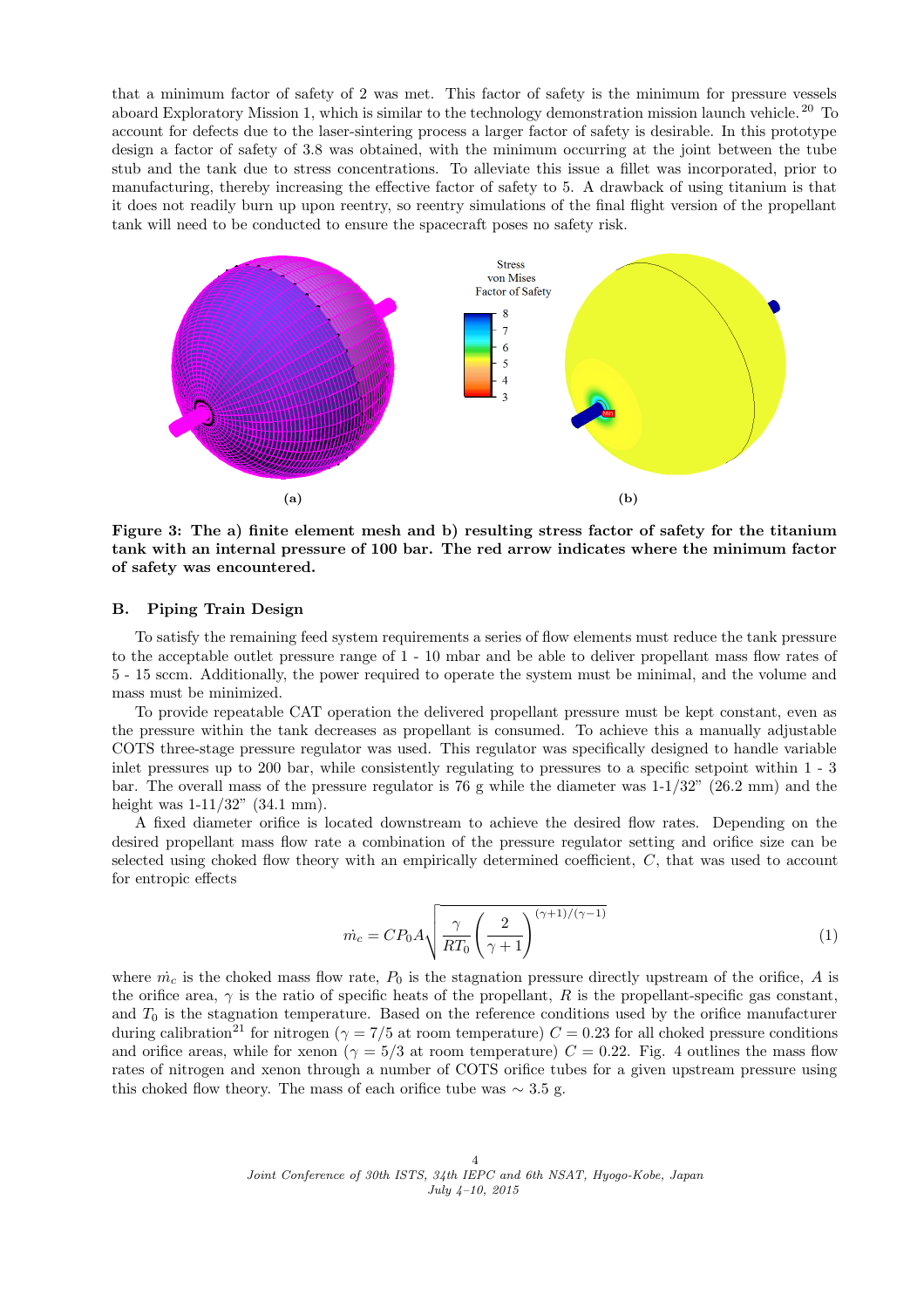<span id="page-4-0"></span>

Figure 4: The nominal expected mass flow rate of a) nitrogen and b) xenon through a given COTS orifice size with the range of pressures upstream of the orifice that the pressure regulator can deliver.

To act as an inhibit during launch and as a propellant shutoff while CAT is not operating a valve was incorporated into the system between the pressure regulator and the orifice. A COTS microfluidic valve was used, due to its small mass  $(4.7 \text{ g})$  and ability to handle the flow rates required. This valve remains closed when unpowered and required 0.25 W to open, which is small compared to the  $10 - 50$  W required by CAT.<sup>[18](#page-9-0)</sup> Nominally this valve is 81.6 mm in length, including two 1.6 mm diameter 26.7 mm long inlet/outlet ports. However, the total length can easily be shortened to below 50 mm by cutting down the inlet/outlet stubs. The maximum radius, corresponding to the electrical pins, was 7.6 mm.

Based on a CAD mockup of the prototype hardware layout, Fig. [5,](#page-5-0) the system fits within the specified 2U. Not shown in the mockup is the power processing unit (PPU) that will be adjacent to the back of the thruster. While this hardware is not in its final, optimal configuration it is useful for prototype and laboratory testing. The final flight hardware will incorporate a tube stub not on the thruster centerline to reduce the unused space between the propellant tank and the thruster, reducing the overall propulsion subsystem envelope. The flight propellant tank will incorporate only a single tube stub and a fill/drain system. The final flight hardware may also use a non-spherical tank geometry to further reduce the volume of the subsystem. An all-weld piping train design will be used to reduce the number of compression fittings (potential leak sources) and reduce the mass of the propellant management system. Assuming a total piping mass of 100 g and using the masses of the components outlined above the sum total mass of the prototype propellant management system is  $\sim$  490 g, within the target dry mass of 500 g.

## IV. Propellant Management System Testing

#### A. Propellant Tank Testing

A prototype of this laser-sintered titanium propellant tank was constructed and underwent hydrostatic testing. This tank, including the compression fittings, had a mass of 304.5 g. A hydrostatic test pump capable of nominally reaching 100 bar was used in this test. The pressure was monitored by a pressure transducer. During the test it was shown that the tank was able to withstand an instantaneous pressure of 129 bar without bursting, thereby partially demonstrating the viability of using this manufacturing process to manufacture the propellant tank. This pressure was the maximum the hydrostatic test pump was able to deliver. During testing it was observed that a small leak formed on one of the tube stub compression fittings due to a manufacturing defect that caused a flat spot on the tank tube stub. To remedy this issue future propellant tanks will incorporate tube stubs that have oversized ODs that will be turned down to tight tolerances using a lathe. Future tests will pressurize a similar tank to 200 bar.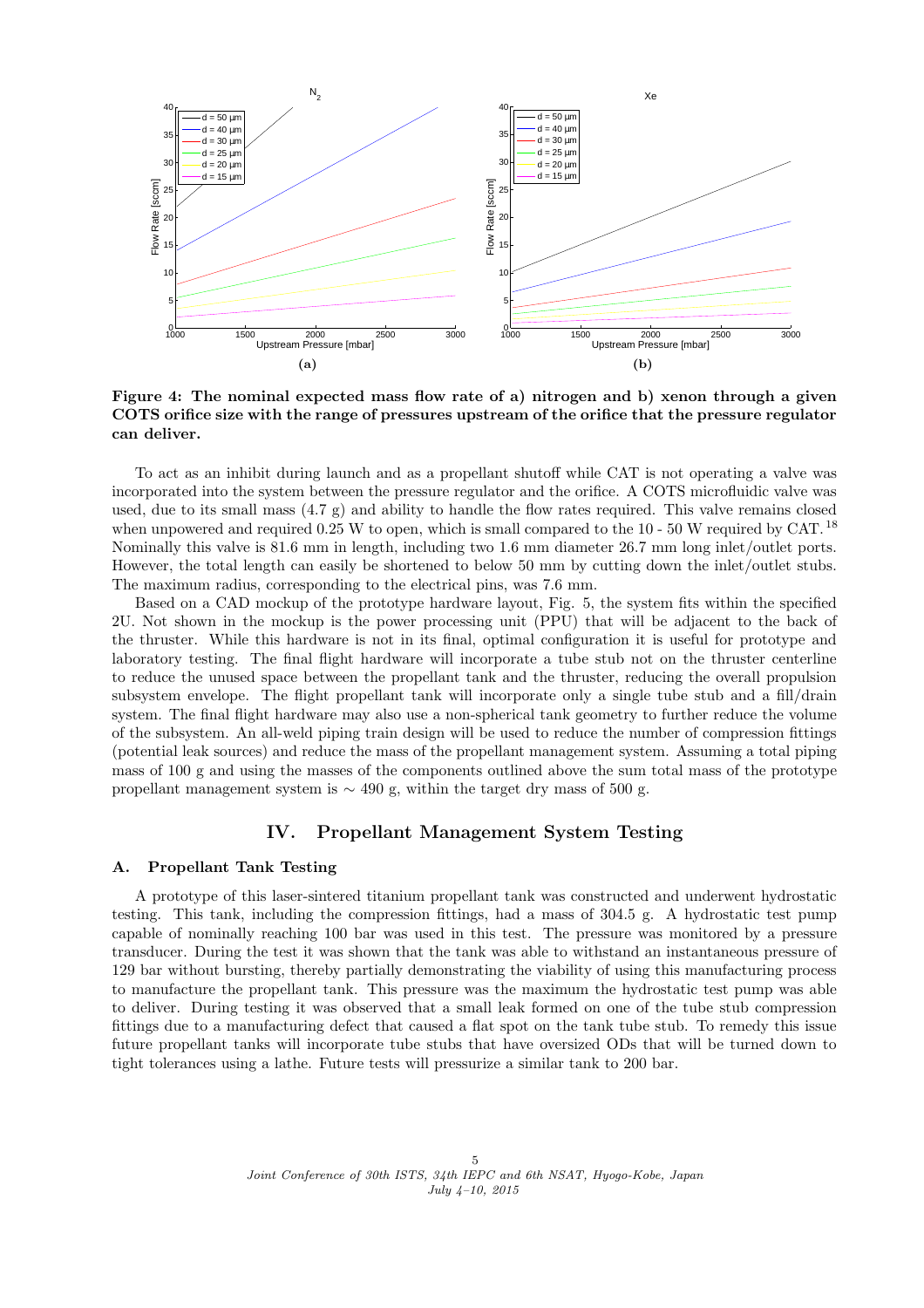#### <span id="page-5-0"></span>B. Piping Train Testing

To determine the combination of pressure regulator setting and orifice size required for a given propellant mass flow rate, a pressure transducer was integrated between each of the major components (regulator, valve, and orifice), as shown in Fig. 6. This also serves to measure the outlet pressure. Using the pressure transducers bracketing the orifice, the mass flow rate was calculated using choked flow theory.

The orifice was located downstream of the valve to prevent excessive propellant loss and unanticipated thrusting upon opening the valve due to draining of the high-pressure propellant within the dead volume between the orifice and valve. In this configuration, the volume between the valve and the orifice filled and reached a steady pressure within ∼ 5 s of valve actuation. The bypass line was used to quickly evacuate the volume upstream of the orifice



Figure 5: A notional propulsion system layout, using prototype hardware, for integration into a CubeSat bus to check the envelope requirement.

between valve actuations and pressure regulator adjustments. Due to the low flow rates, especially at the smaller orifice diameters ( $d \leq 20 \ \mu m$ ), the time to deplete the propellant in this volume was on the order of 10s of minutes. For a flight version of this feed system this equates to unsteady thrust that is unaccounted for at the end of propulsive maneuvers and an unnecessary waste of propellant in an unwanted cold gas discharge. Therefore, this volume must be minimized.



Figure 6: A schematic of the propellant feed system characterization experimental setup.

For initial testing,  $N_2$  was used to reduce cost and the ambient temperature (and gas temperature) was 293 K. The critical parameter for determining the propellant flow rate through the piping train, for a fixed orifice area, was the pressure upstream of the orifice. As shown in Fig. [7](#page-6-0) the steady-state pressure directly upstream of the orifice varied nearly linearly with the regulated pressure setting, which implies a nearly constant pressure drop through the system. This was reasonable for a system that was choked at the orifice and quickly reaches an equilibrium, steady-state pressure during operation. The linearity, even with varying orifice size, also demonstrates good system repeatability, which will be essential for laboratory testing of the final, integrated propulsion subsystem.

Given that the pressure drop and flow across an orifice was highly dependent on the pressure upstream, other pressure drops within the feed system can alter the performance. The main potential source of pressure drop upstream of the orifice is the valve, so the inlet and outlet pressures must be measured. Since the two pressures were equal within error bars, as shown in Fig. [8,](#page-6-0) the effective pressure drop across the valve was negligible. This implies that the volume upstream of the orifice was filled with propellant and that propellant flow through the orifice was immediately replenished by propellant further upstream. Note that the pressure ratio is marginally less than one because the error bars are dependent on the full-scale pressure range, which was higher for  $P_{req}$ . The slight changes in the pressure ratio were likely due to small nonlinearity errors in the pressure transducers, especially in the low end of  $P_{rea}$ .

The flow rate was inferred from the pressures upstream of the orifice using Eq. [1.](#page-3-0) Based on the pressure difference across the orifice the choked condition was always met. Using the COTS calibrated orifice sizes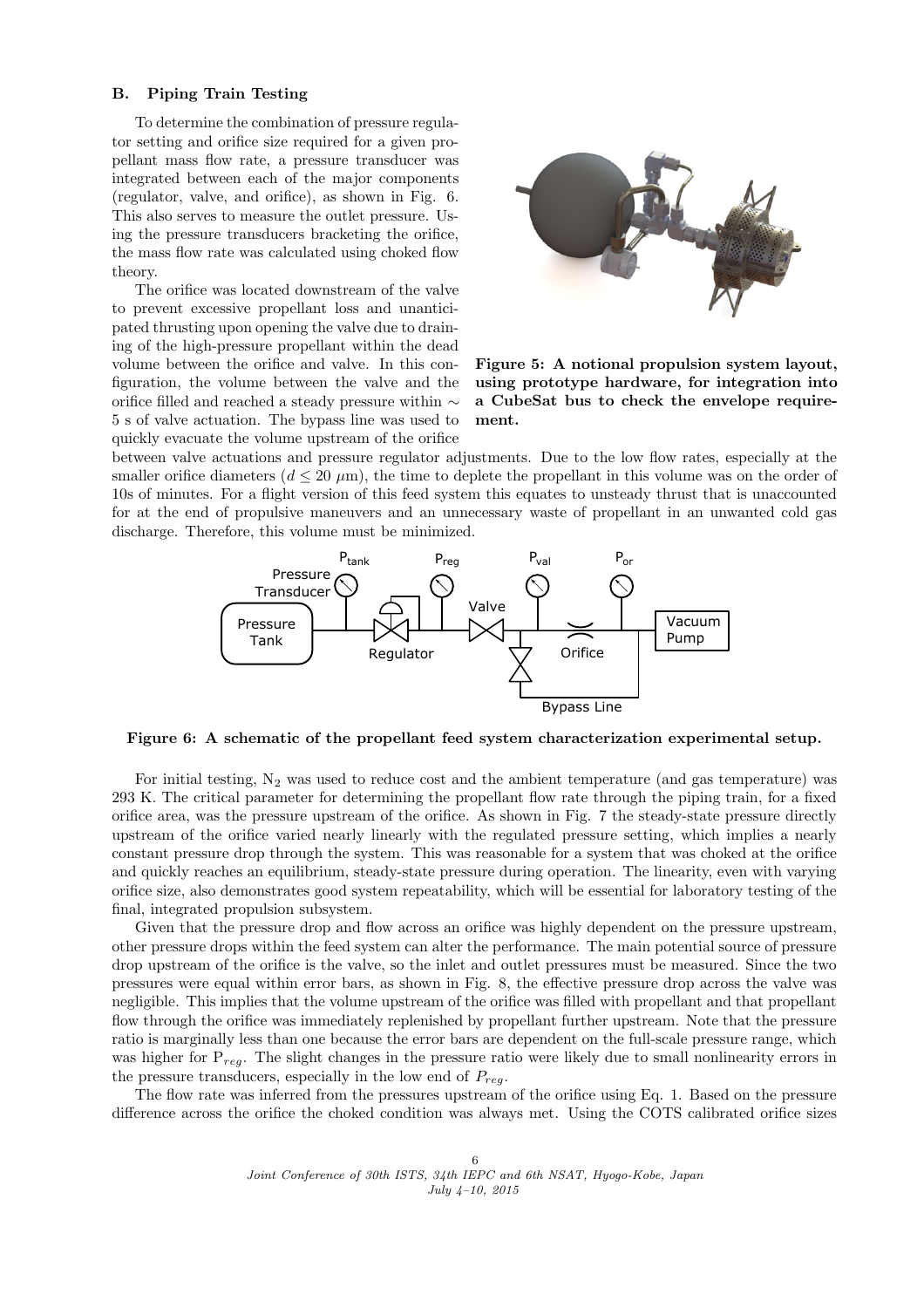<span id="page-6-0"></span>

0.8 1.0 1.2 1.4 1.6 1.8 2.0 2.2  $0.9955$   $_{0.8}^{\circ}$ 0.9960 0.9965 0.9970 0.9975 0.9980 0.9985 0.9990 Valve Inlet Pressure [bar] P<br>Peg<sup>leal</sup>  $A = 7.30 \times 10^{-9}$  m<sup>2</sup> 5.43x10 $^{-9}$  m<sup>2</sup> 2.58x10<sup>- 9</sup> m<sup>2</sup> 1.96x10<sup>-9</sup> m<sup>2</sup> 1.19x10 $^{-9}$  m<sup>2</sup>  $0.68x10^{-9}$  m<sup>2</sup>

Figure 7: The pressure upstream of the orifice when propellant is flowing through the system compared to the actual regulated pressure setting.

Figure 8: The pressure at the inlet and outlet of the valve. Since the two are equal, within error bars, the effective pressure drop across the valve is negligible.

tested  $(d = 15 - 50 \mu m)$  the piping train system could provide propellant flow rates of 2 - 50 sccm on N<sub>2</sub> and therefore the flow rates required for CAT operation. Like the downstream pressure there was some overlap in the flow rate capabilities of similarly sized orifices, enhancing the flexibility of the system. While this flexibility may be useful in providing conditions for optimal CAT operation, it is generally advisable to minimize the pressure regulator setpoint because as the pressure within the tank falls to this level the feed system will begin providing propellant at off-design conditions.

The important parameters for CAT are the pressure downstream of the orifice, Fig. 9, and the propellant flow rate, Fig. 10. The pressure downstream of the orifice is directly measured by a pressure transducer, and falls within the required range of 1 - 10 mbar. The variations in the downstream pressure due to changes in the orifice diameter may have slight impacts on the precise power and frequency conditions required for optimal CAT performance.



Figure 9: The pressure downstream of the orifice when propellant is flowing through the system compared to the actual regulated pressure setting.



Figure 10: The flow rate of  $N_2$  when propellant is flowing through the system compared to the actual regulated pressure setting. Data points without error bars have uncertainty ranges smaller than the size of the point.

For the CAT technology demonstration mission, after correcting for the differences between nitrogen and xenon flow rates, the orifice size of  $5.43x10^{-9}$  m<sup>2</sup> (orifice diameter of 40  $\mu$ m) was selected because it best covers the 5 - 15 sccm range while remaining within 1 - 10 mbar. This flow rate coverage will allow for the development of a single engineering unit for laboratory testing using a single integrated orifice size and rapid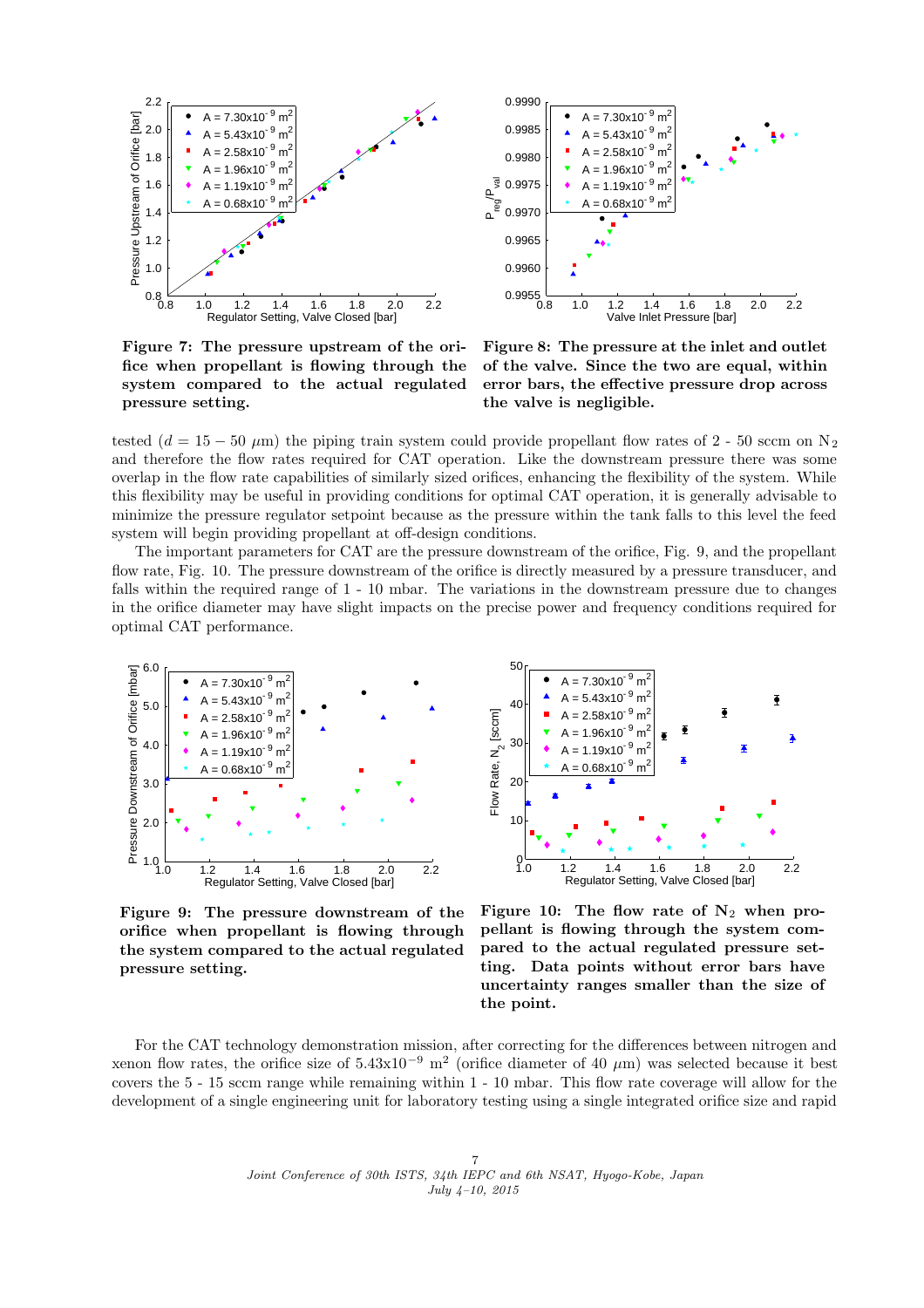testing of the full CAT operational envelope by changing only the pressure regulator setting. It is important to note that the flight orifice area may vary slightly from the reported value because the orifice manufacturer does not produce perfectly circular orifices, rather a nominal laser-cut diameter size with tolerances of  $\pm 5\%$ is selected and the manufacturer reports the effective diameter found during calibration. In the event that final mission requirements dictate a combination of propellant flow rates and system pressures not possible using these COTS orifices custom sizes can be produced, but would increase the overall system cost.

## V. Example Orbital Maneuvers

By integrating this propellant management system and CAT into a CubeSat a number of useful orbital maneuvers become possible. With the proposed 0.39 L spherical tank design filled with xenon pressurized to 80 bar the onboard propellant mass is ∼ 0.65 kg. For the non-spherical flight tank geometries being considered the propellant mass can be increased to ∼ 1.5 kg. To investigate the envelope of possible maneuvers, including orbit circularization and geostationary (GEO) orbit insertion, a low thrust orbit propagator was used. Throughout all simulations an  $I_{sp}$  of 800 s, total spacecraft wet mass of 5 kg, and xenon flow rate of 5 sccm (corresponding to a mass flow rate of 0.5 mg/s and an ideal power consumption of 31 W) was assumed. These conditions are suitable for CubeSats that are intermittently firing or have deployable solar arrays.

For a number of CubeSat missions, including Earth and space-weather monitoring and the deployment of communication arrays, orbit circularization is a useful maneuver. An arbitrary initial CubeSat deployment orbit with perigee at an altitude of 500 km and apogee at 1600 km was chosen for this maneuver. The final circular orbit at an altitude of 500 km was reached by firing CAT retrograde when the spacecraft was near perigee ( $|\nu| \leq 15^{\circ}$ , where  $\nu$  is the true anomaly). Based on these parameters this maneuver required a  $\Delta V$ of ∼ 280 m/s, consumed 0.17 kg of propellant, and was completed in ∼ 55 days. The orbital trajectory for this maneuver is found in Fig. [11a](#page-8-0). If the 0.39 L spherical tank had been used this maneuver would have consumed ∼ 25 % of the total available propellant mass, leaving sufficient mass for station-keeping and other maneuvers. This type of maneuver, due to its low propellant consumption, increases the flexibility of the initial CubeSat deployment orbit, thereby lowering launch costs. This maneuver is also similar to an orbit lowering maneuver that can accelerate end-of-life timelines and reduce in-space debris.

CubeSats are also suitable for monitoring the health of larger, more expensive satellites. If sufficient  $\Delta V$  is available these monitoring missions could include satellites parked in GEO. To simulate this mission a GEO insertion maneuver from a geostationary transfer orbit (GTO) with a perigee altitude of 300 km and an apogee altitude of 35,800 km was investigated. To insert into GEO from this orbit CAT was fired prograde when near apogee ( $|v| \ge 175^{\circ}$ ) to raise perigee to GEO and then retrograde when near perigee ( $|v| \leq 5^{\circ}$ ) to circularize the orbit. Based on these parameters this maneuver required a  $\Delta V$  of ~ 1500 m/s, consumed 0.86 kg of propellant, and was completed in ∼ 6 months. A visual representation of this maneuver is found in Fig. [11b](#page-8-0). While this required propellant mass exceeds the maximum mass available using the spherical tank it is well within the range of the non-spherical flight tank designs being considered. To deorbit from GEO an ∼ 8 month spiral maneuver back to a 300 km perigee altitude could be performed using ∼ 0.5 kg of propellant. For GEO the required  $\Delta V$  for station-keeping is ∼ 50 m/s per year.<sup>[22](#page-9-0)</sup> If a full GEO CubeSat mission using a non-spherical tank with 1.5 kg of propellant was executed, including the the insertion and deorbit maneuvers, a GEO orbit could be maintained for ∼ 5 years. In addition to health monitoring missions this series of maneuvers would allow for other missions to GEO including Earth observation and communications relaying.

With sufficient  $\Delta V$  CubeSats become capable of missions to near-Earth objects or other planets. The first maneuver for these missions is Earth-escape. To investigate the feasibility of this type of maneuver using CAT a spiral maneuver from GTO with a perigee altitude of 300 km and an apogee altitude of 35,800 km was simulated, including lunar perturbations. The maneuver was completed when the apogee reached the limit of the sphere-of-influence of Earth (925,000 km). To execute this maneuver CAT was fired prograde relatively near perigee ( $|\nu| \le 70^{\circ}$ ) during each orbit. If the perigee altitude fell below 300 km CAT was also fired prograde near apogee ( $|\nu| \ge 175°$ ). Based on these parameters this maneuver required a  $\Delta V$  of  $\sim 980$ m/s, consumed 0.59 kg of propellant, and was completed in  $\sim 2.3$  years. A visual representation of this maneuver is found in Fig. [11c](#page-8-0). While this maneuver is possible with the 0.39 L spherical tank it would have consumed ∼ 91 % of the available propellant, leaving little for the remainder of the mission. A non-spherical tank geometry that could store more propellant would enable further maneuvering.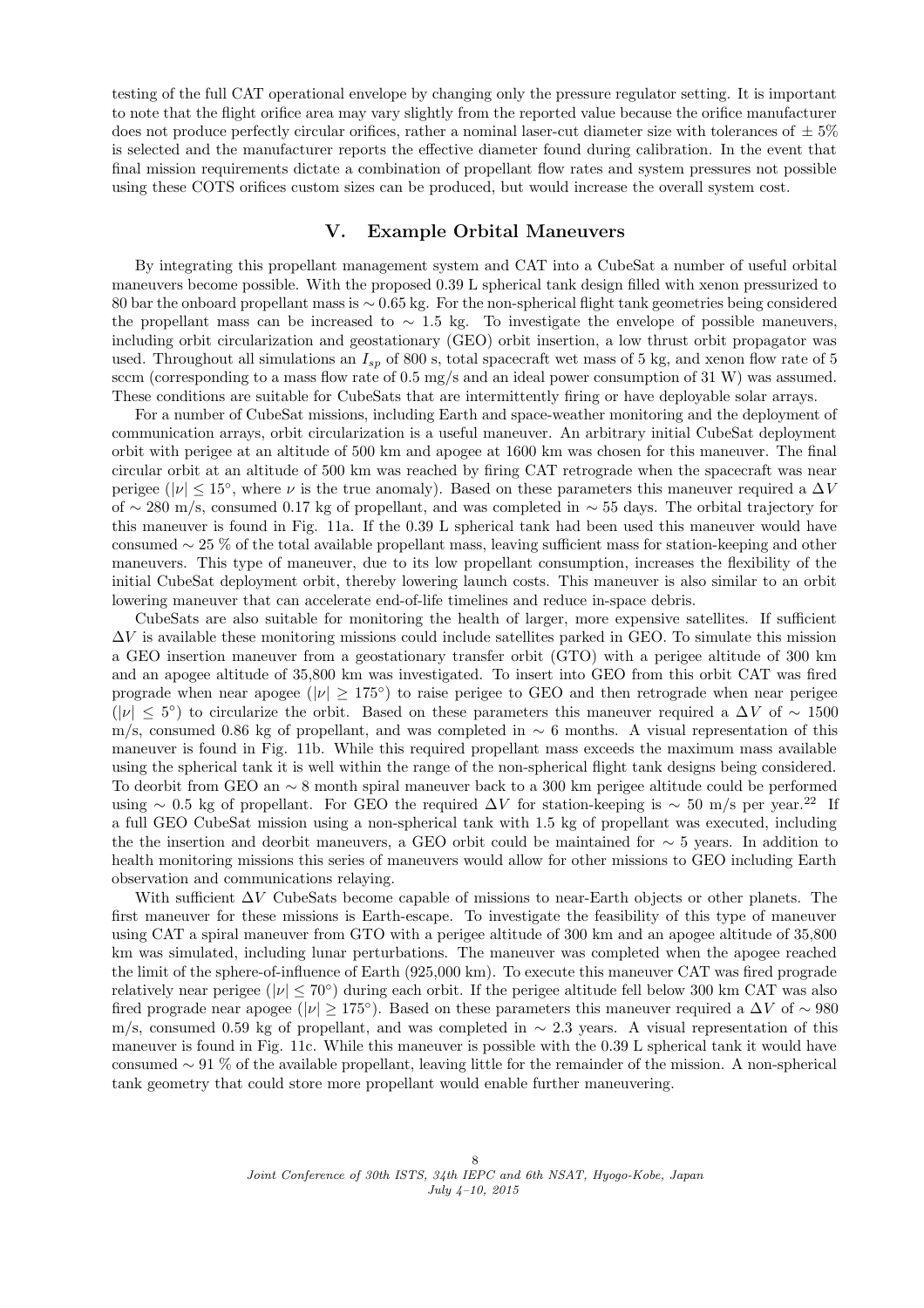<span id="page-8-0"></span>

Figure 11: Example spacecraft maneuvers using CAT and a propellant management system similar to the one outlined in this paper. a) An example orbit circularization maneuver. b) An example GTO to GEO insertion maneuver. c) An example Earth escape maneuver with lunar perturbations.

## VI. Conclusions

A pressurized inert gas propellant feed system leveraging COTS components is presented. A low cost laser-sintered titanium propellant tank was designed to accommodate propellant pressures of up to 100 bar, and initial hydrostatic tests indicate that using laser-sintering manufacturing techniques is a viable option for pressure vessels. Using such manufacturing techniques reduce cost and accelerates the development cycle for custom, mission-specific components. These benefits enable low budget missions and allow for a wider range of contributors to in-space science, including small businesses and university teams.

A piping train comprised a pressure regulator, valve, and static orifice delivers propellant at the pressure and flow rate conditions required by CAT for the technology demonstration mission, with an orifice area of 5.43E-9 m<sup>2</sup> (orifice diameter of 40  $\mu$ m) capable of providing nearly the full 5 - 15 sccm xenon flow rate range. The entire propulsion subsystem fits within a 2U envelope, with the propellant tank the main scalable component to meet specific mission requirements. The flexibility of this propellant management system is enhanced by the system simplicity, low cost, and low power consumption. By integrating multiple parallel orifices it is possible to add system redundancy or allow for on-orbit switching of CAT operational modes. With small modifications to this simple system it is also possible to use this propellant management system with other thrusters or a range of missions requiring different CAT operating conditions, including missions that Earth escape, GEO insertion, and orbit circularization maneuvers.